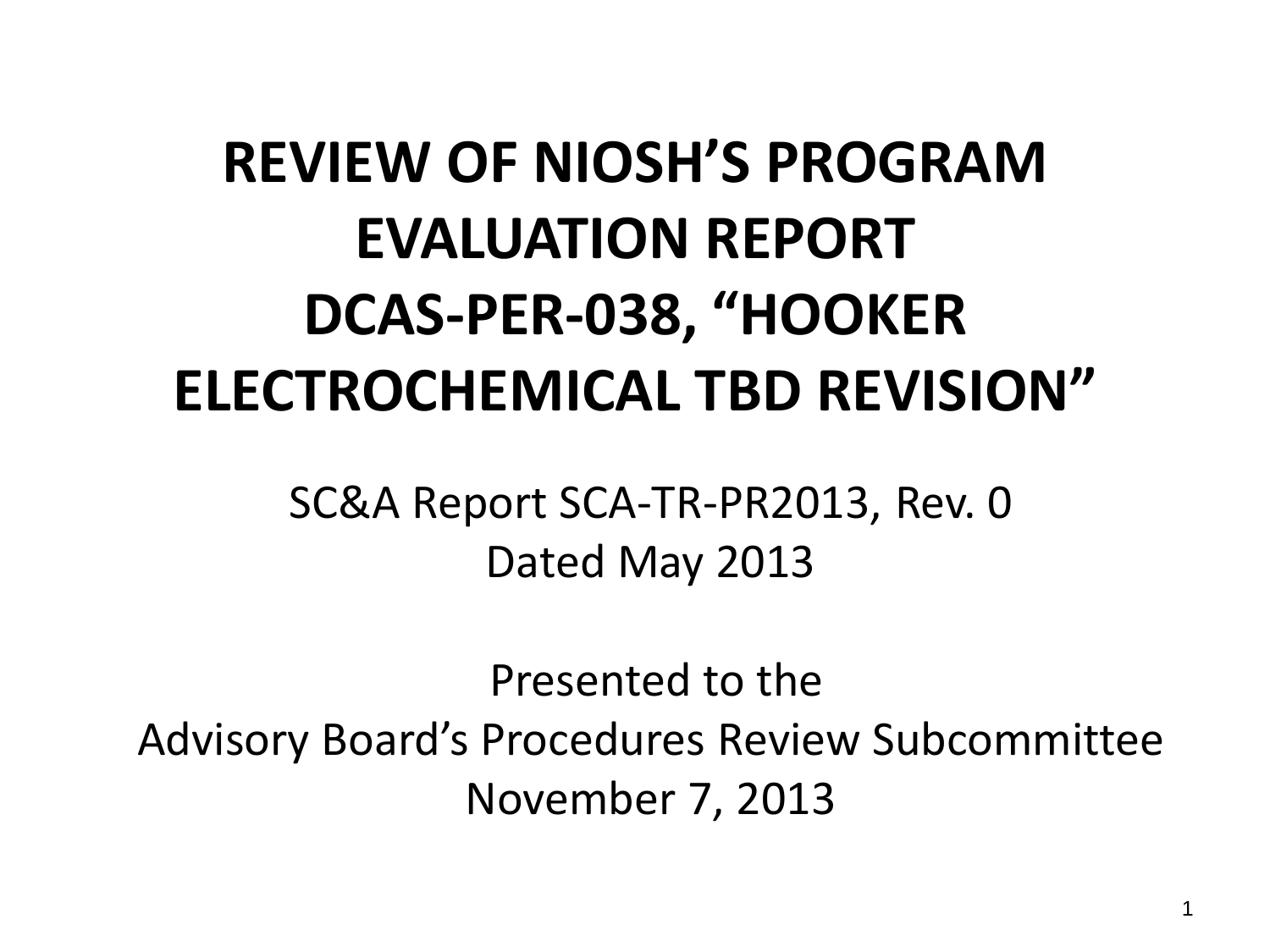## Document Chronology

- *Site Profiles for Atomic Weapons Employers that Refined Uranium and Thorium – Appendix AA Hooker Electrochemical Company.* Battelle-TBD-6001, Appendix AA. June 15, 2007.
- *Technical Basis Document for the Hooker Electrochemical Company*, Rev. 0. DCAS-TKBS-0009. April 4, 2011.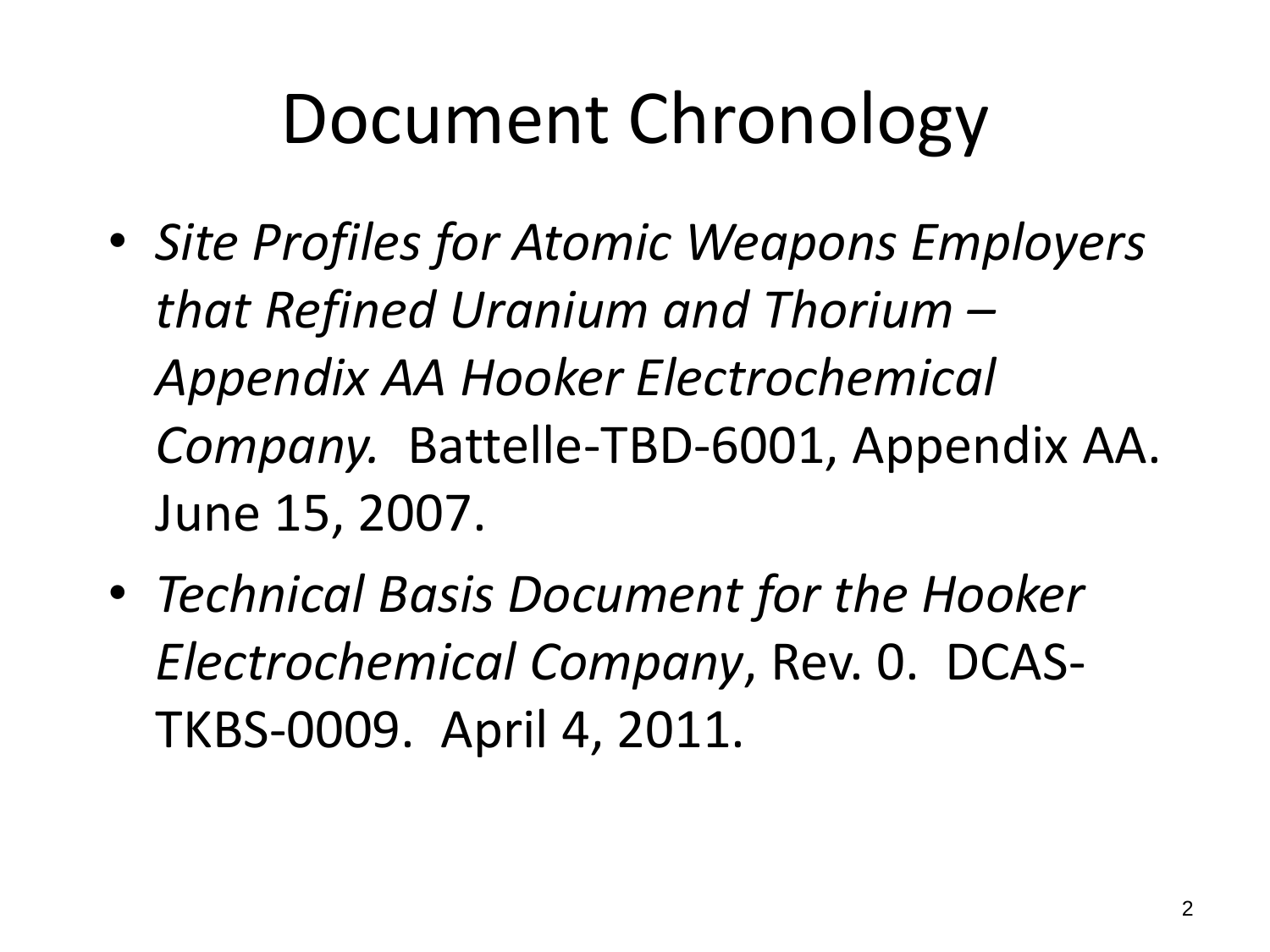# Document Chronology (continued)

- *Technical Basis Document for Hooker Electrochemical Company,* Rev. 1. DCAS-TKBS-0009. June 17, 2011.
- *Hooker Electrochemical TBD Revisions*. Program Evaluation Report. DCAS-PER-038. July 24, 2012.
- *Review of the NIOSH Technical Basis Document for the Hooker Electrochemical Company, DCAS-TKBS-0009*. SCA-TR-SP2013-0034, Rev. 0. March 2013.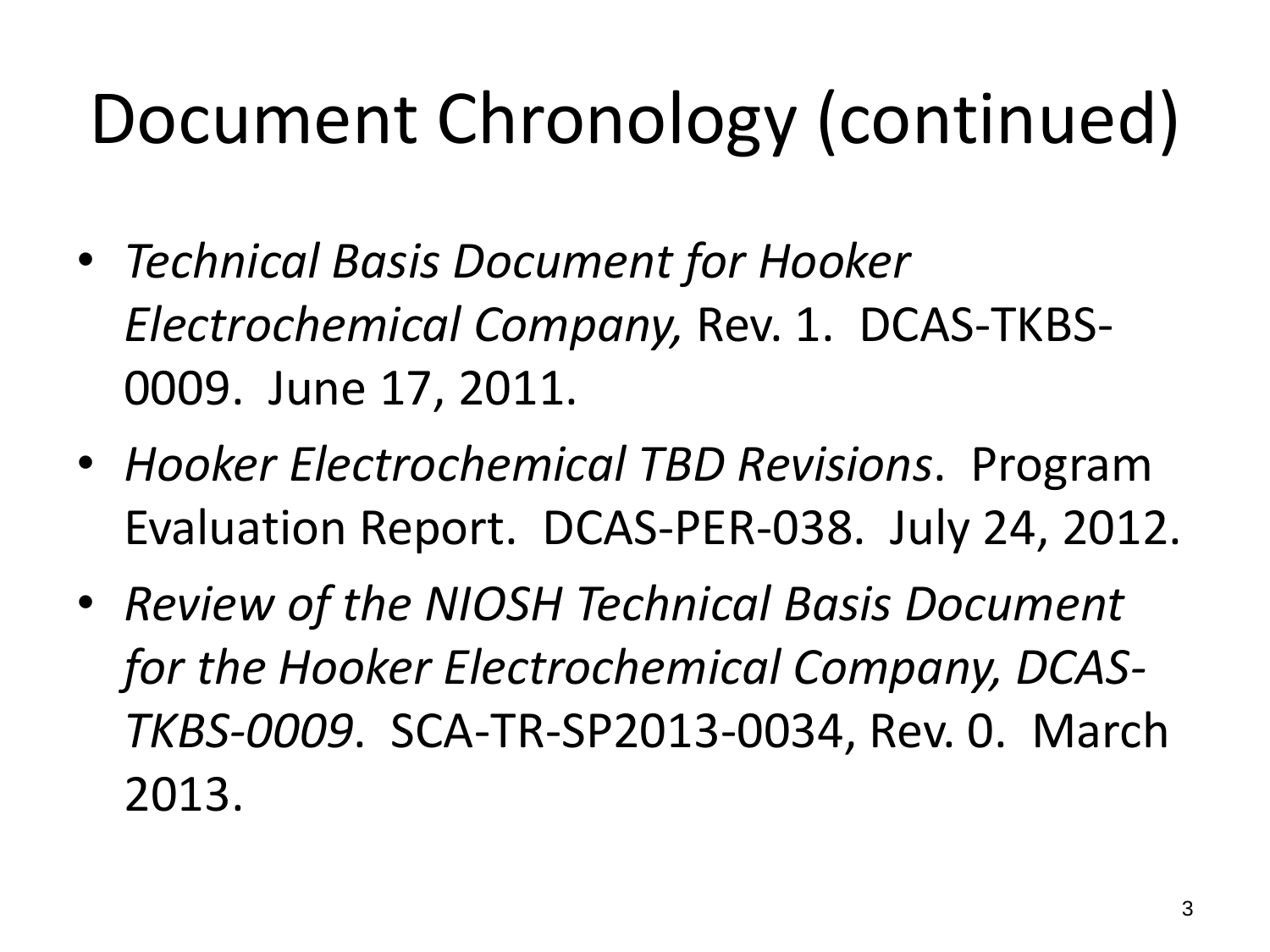# NIOSH Approach in OCAS-PER-038

- NIOSH developed criteria to screen claims that had been reviewed prior to the publication of DCAS-TKBS-0009 (June 2011) for the impact of any changes to dose reconstructions
- 53 claims met screening criteria requiring further review
- 33 of these claims eliminated from consideration
- Probability of Causation (POC) recalculated for 20 claims
- POCs for all recalculated claims below 50%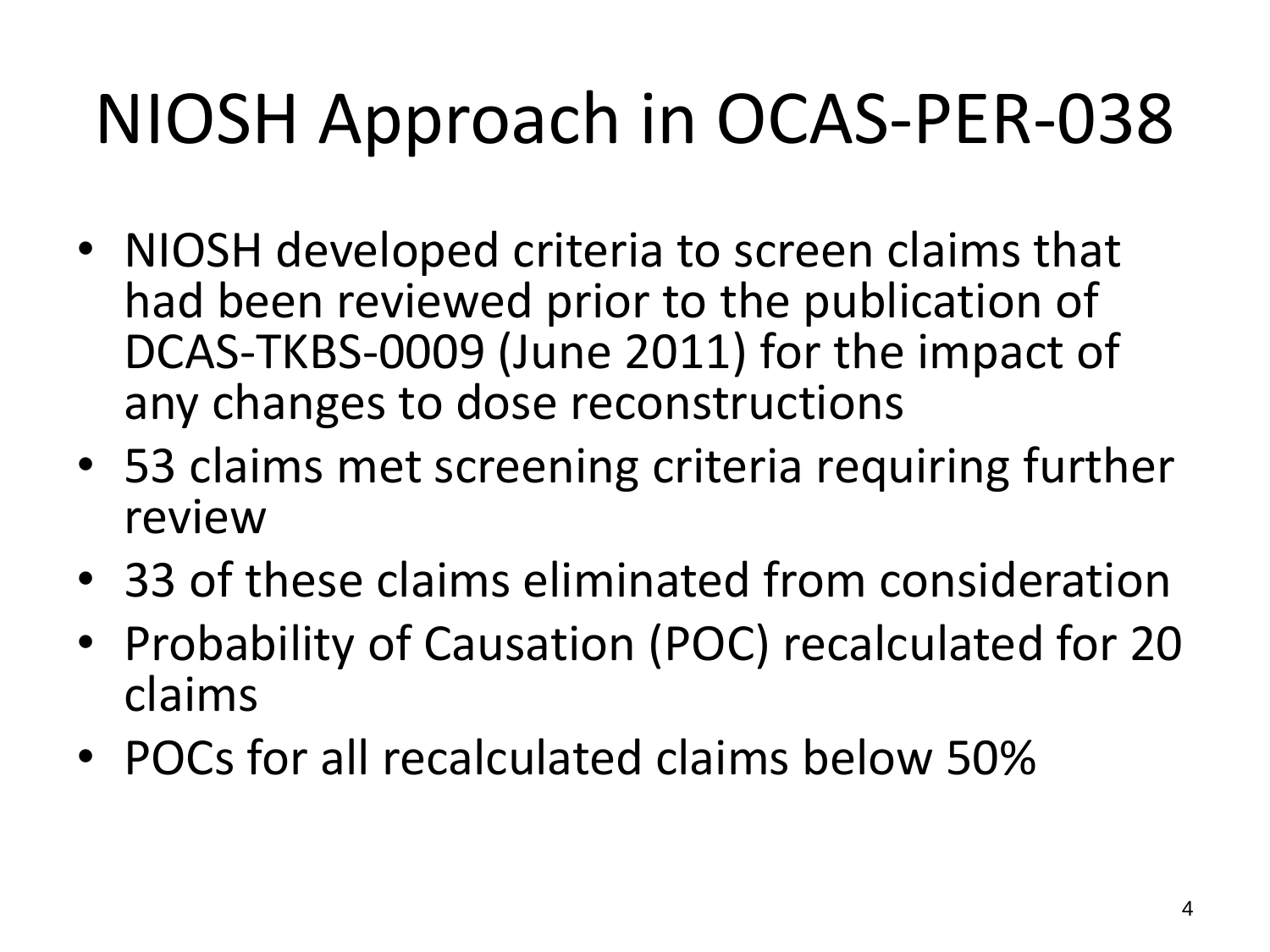#### SC&A Review

- SC&A agrees that NIOSH's screening criteria developed for OCAS-PER-038 are appropriate and the POC review based on these criteria was consistent with established procedures.
- However, NIOSH's review for OCAS-PER-038 is based on *Technical Basis Document for Hooker Electrochemical Company,* Rev. 1. DCAS-TKBS-0009. June 17, 2011.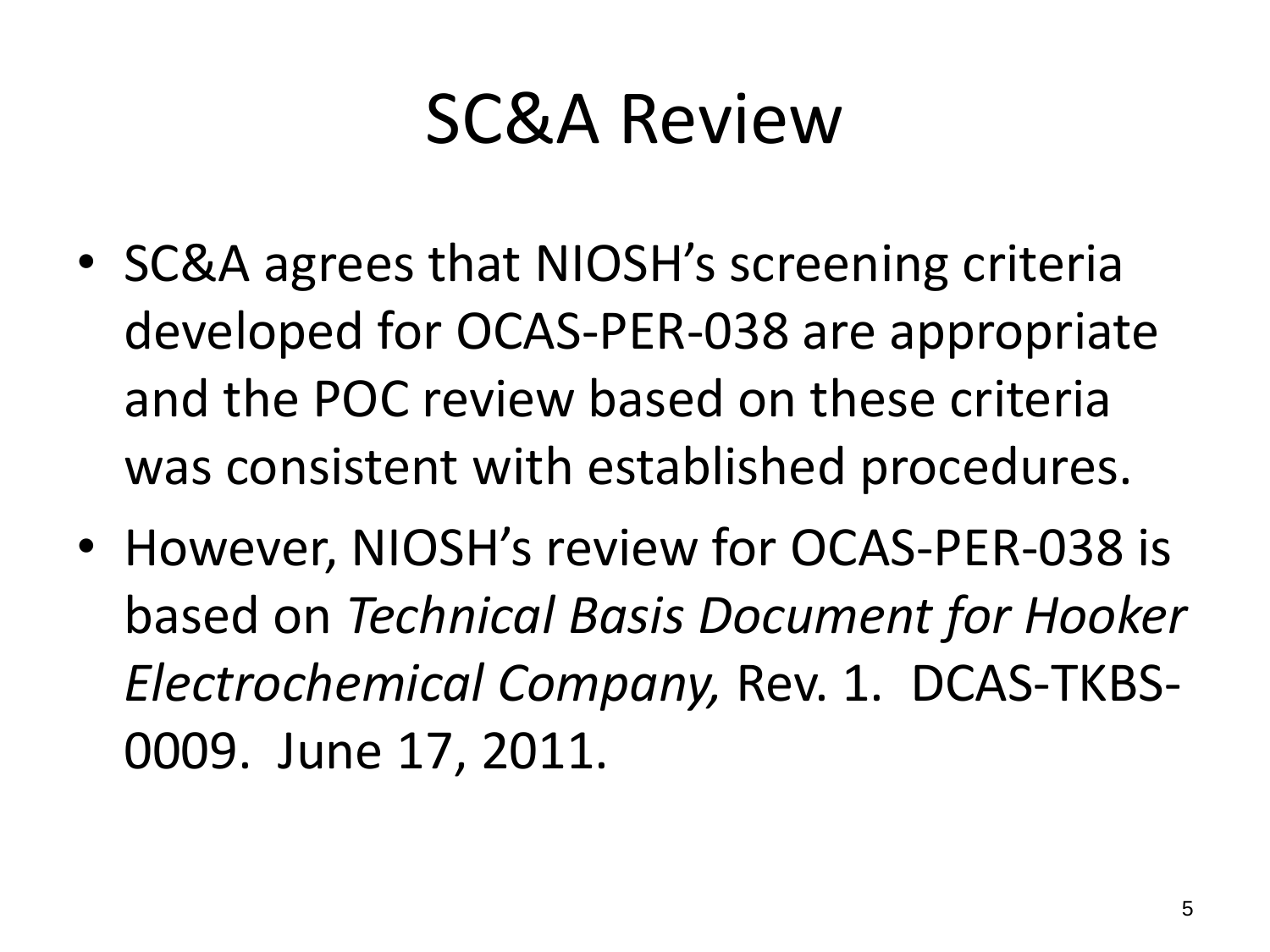## SC&A Review (continued)

- Publication of PER preceded publication in March 2013 of SC&A's findings based on review of *Technical Basis Document for Hooker Electrochemical Company,* Rev. 1.
- We believe that SC&A's findings, which are based on new data, are substantive but have not been reviewed by NIOSH.